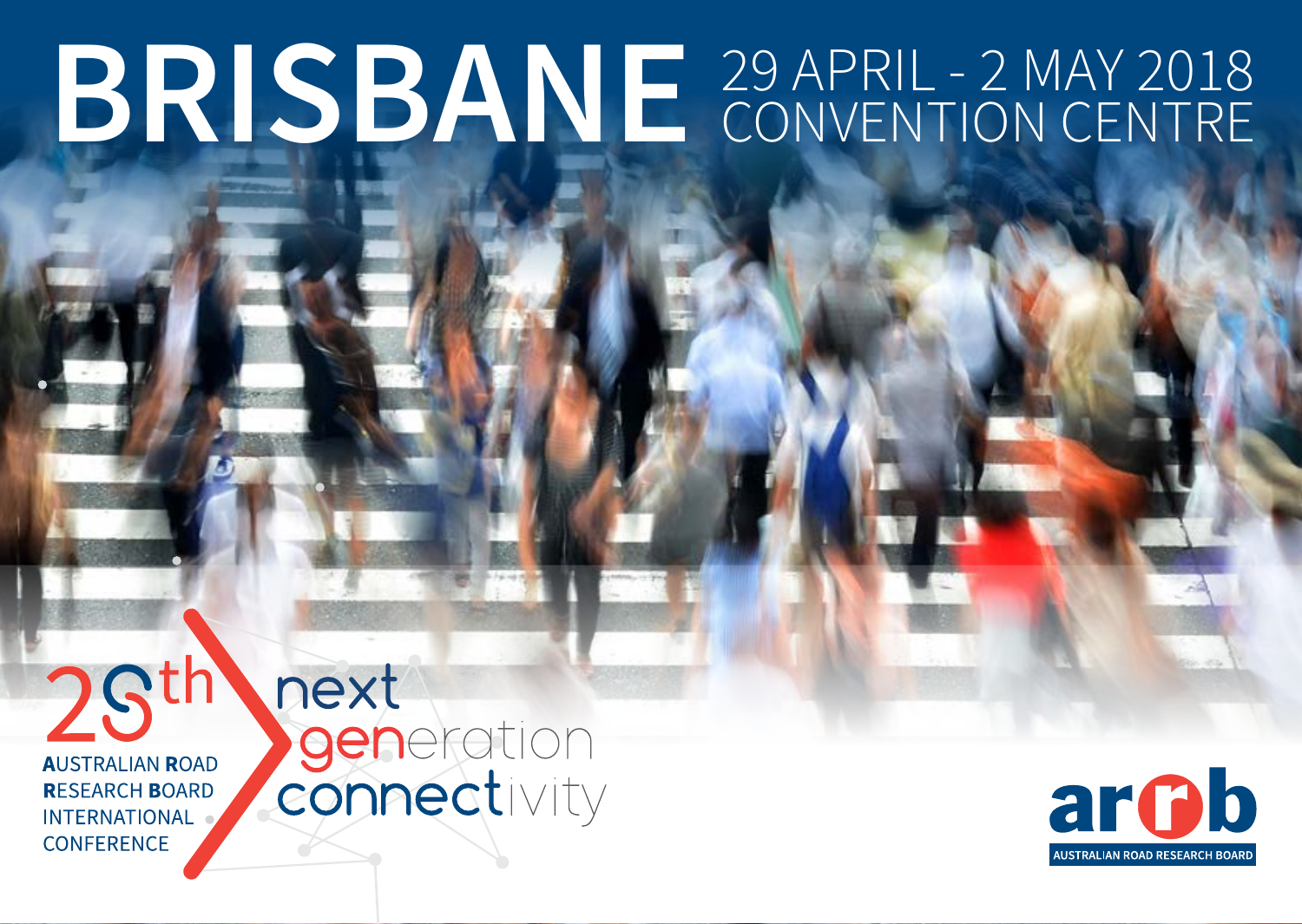## overview









Pre-registration and welcome drinks Plaza Auditorium Foyer

Disruptive Technologies, Platforms & Services Day Plaza Auditorium

Networking Function Rydges, Southbank

Human Factors of Transport & Smart Journeys Day Plaza Auditorium

Gala Dinner & Awards Night Brisbane City Hall

Future of Asset Management & Intelligent Roads Day Plaza Auditorium

Thank you & Closing Ceremony Plaza Auditorium Foyer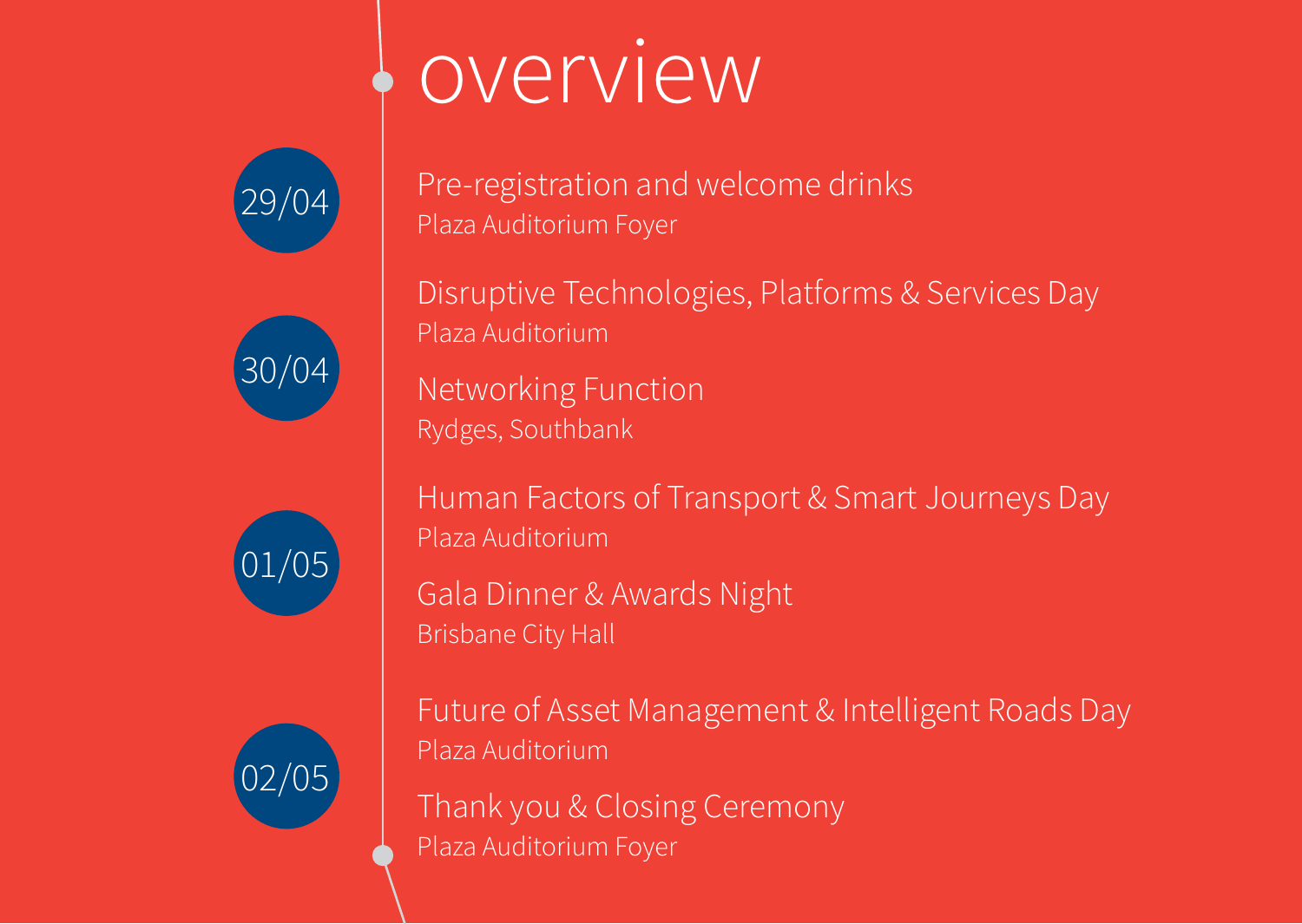### disruptive technologies, platforms & services



8:00 9:0010:30 11:00 12:30 13:30



15:30

Registration & Welcome Tea / Coffee Plaza Auditorium Foyer

Conference Opening Ceremony & Key Note Speakers Plaza Auditorium

RefreshmentsPlaza Auditorium Foyer

Technical Sessions

Future of Asset Management | Disruptive Technologies in Transport | Human Factors of Transport | Intelligent Roads

LunchPlaza Auditorium Foyer

Technical SessionsHuman Factors of Transport | Disruptive Technologies in Transport | Smart Journeys | Future of Asset Management

RefreshmentsPlaza Auditorium Foyer

Technical SessionsSmart Journeys | Disruptive Technologies in Transport | Human Factors of Transport | Future of Asset management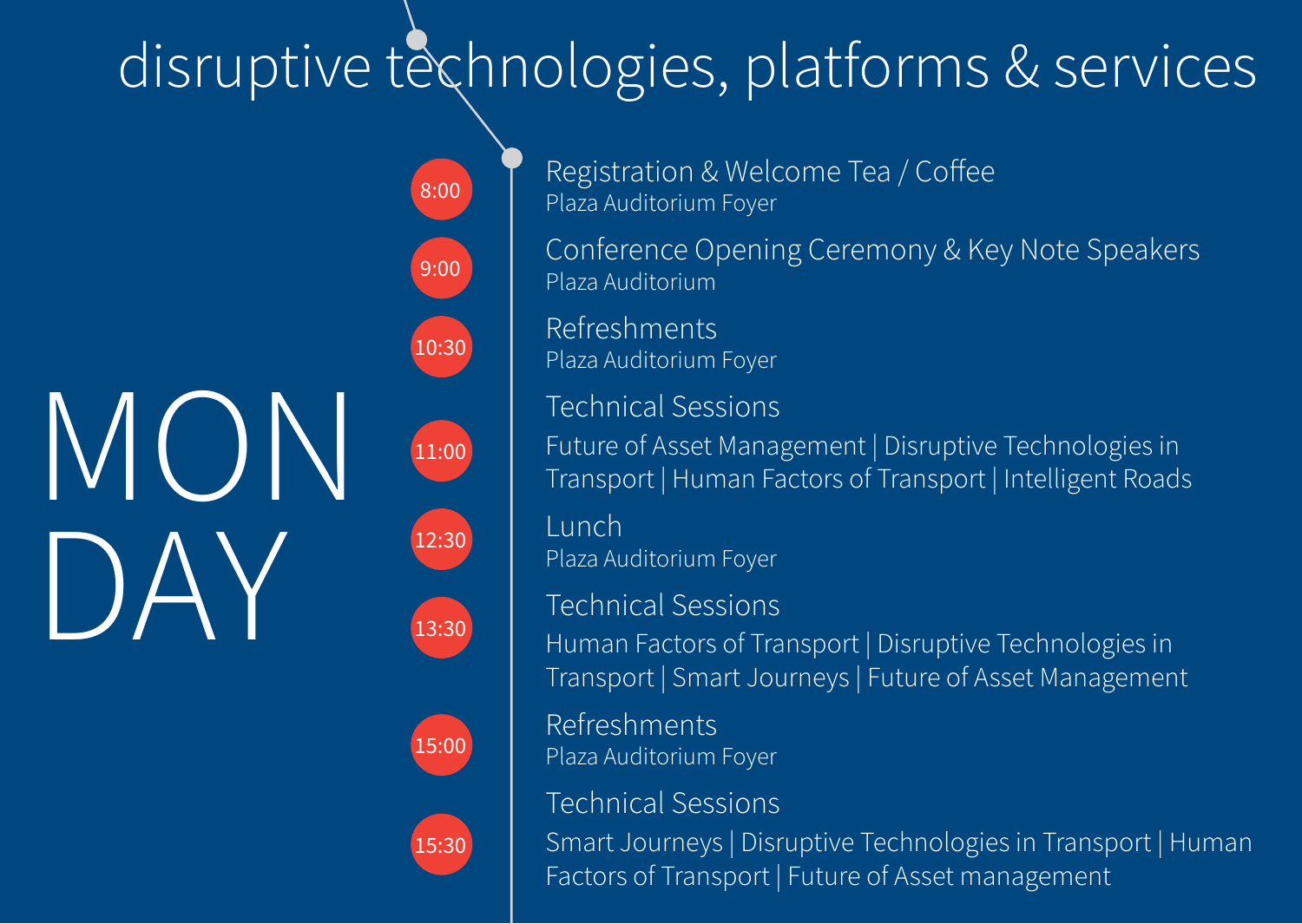## **cocktails & networking evening**



Come and enjoy cocktails and nibbles at this fabulous social event being held at the **Rydges, Southbank**.

With spectacular views and scintillating company, the evening will be one to remember.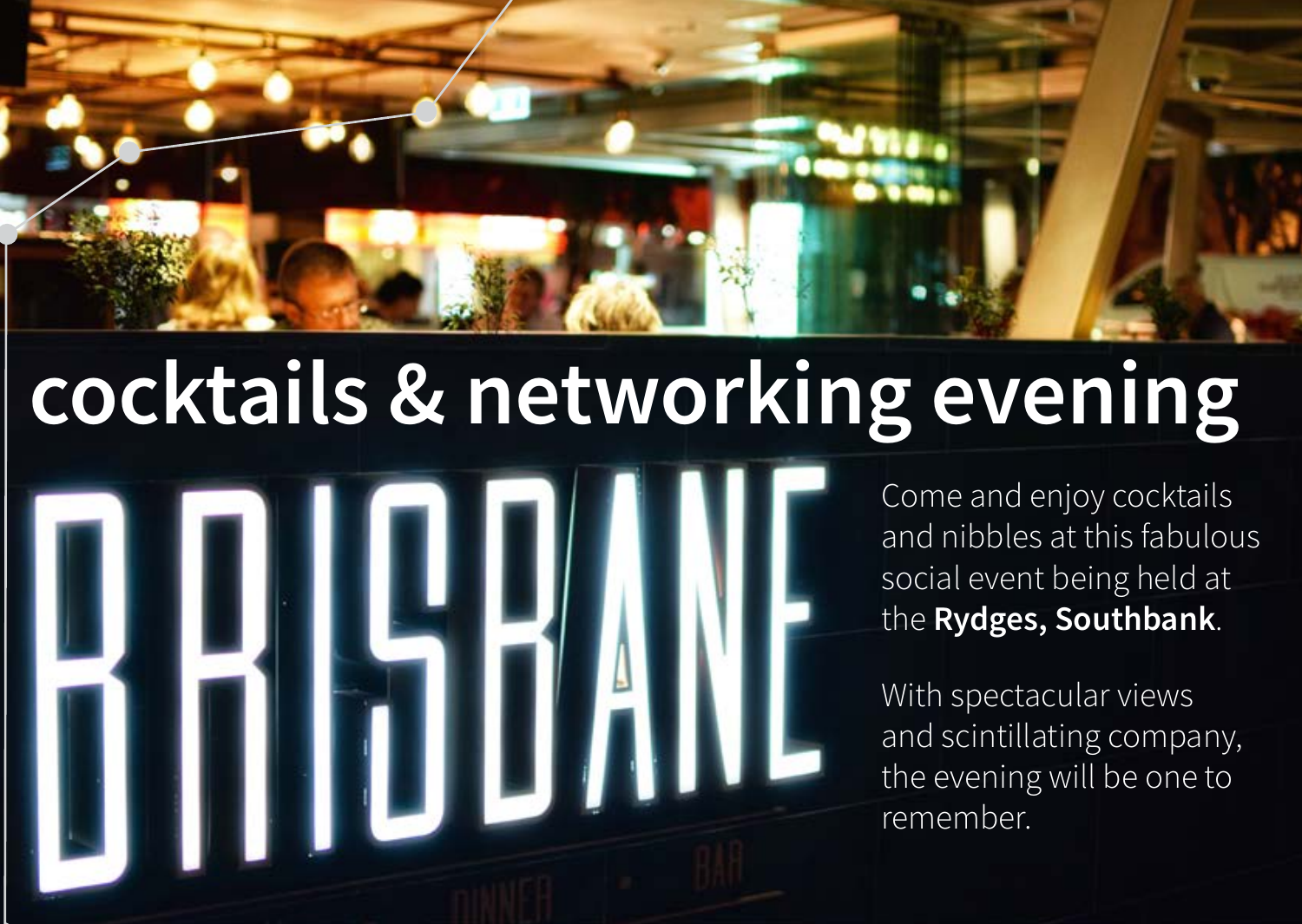#### human factors of transport & smart journeys



Registration & Welcome Tea / Coffee Plaza Auditorium Foyer

Plenary Session & Key Note Speakers Plaza Auditorium

RefreshmentsPlaza Auditorium Foyer

Technical SessionsSmart Journeys | Future of Asset Management | Human Factors of Transport

LunchPlaza Auditorium Foyer

Technical SessionsFuture of Asset Management | Smart Journeys | Human Factors of Transport

RefreshmentsPlaza Auditorium Foyer

Technical Sessions

Human Factors of Transport | Smart Journeys | Intelligent Roads | Future of Asset Management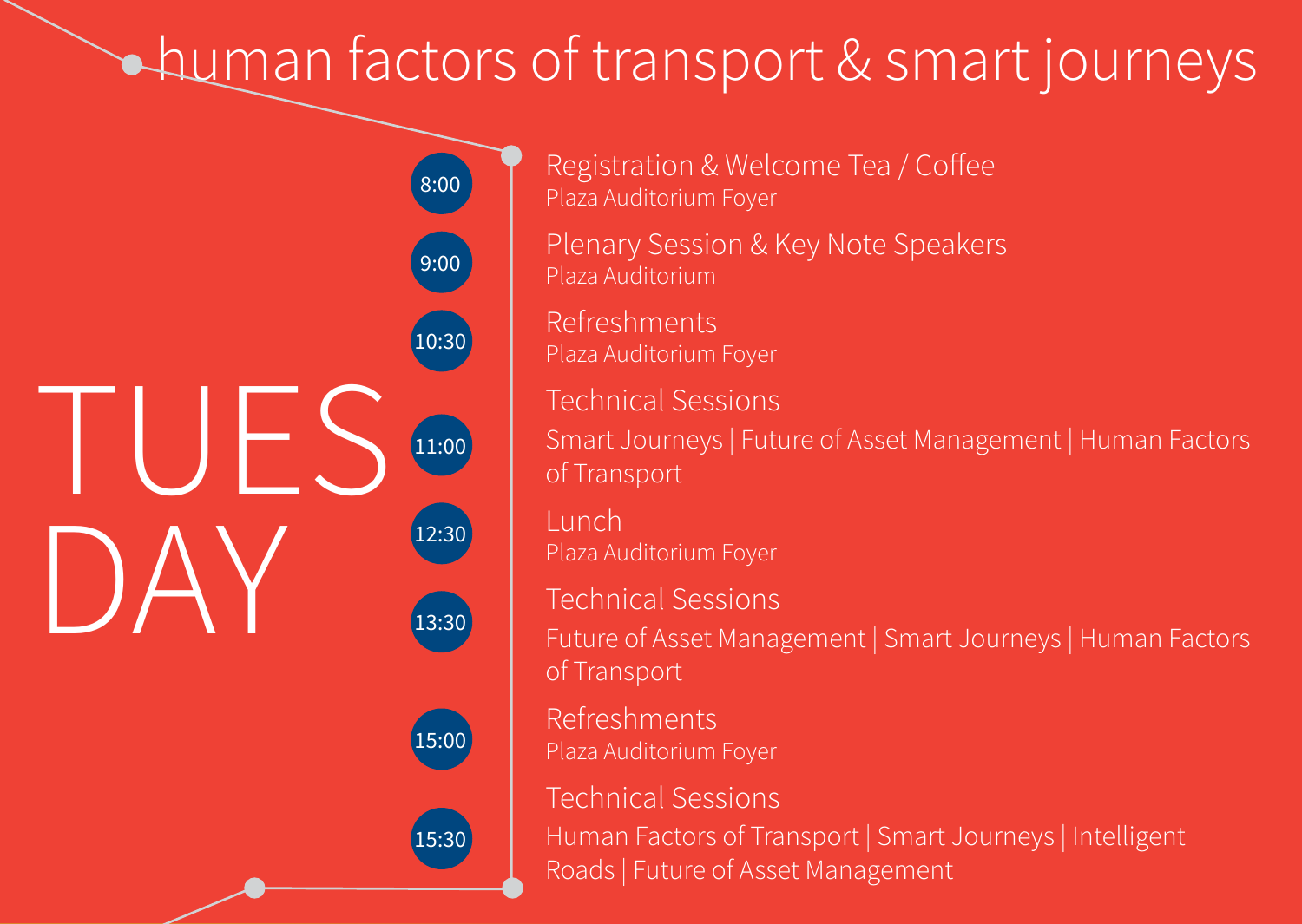## **gala dinner & awards evening**

A time to celebrate the brightest and best within our industry.

See who's making a splash in 2018 and paving the way for a transport future.

This stunning gala event will be held at the impressive **Brisbane City Hall.**

Be sure to secure your seat to this glamorous awards night.

## AWARDS CATEGORIES

KNOWLEDGE TRANSFER COMMITMENTIMPLEMENTING AGENCY APPLIED RESEARCHNEW RESEARCH TALENT (FEMALE / MALE) RESEARCH IMPACT AWARDLIFETIME RESEARCH, DEVELOPMENT & IMPLEMENTATION